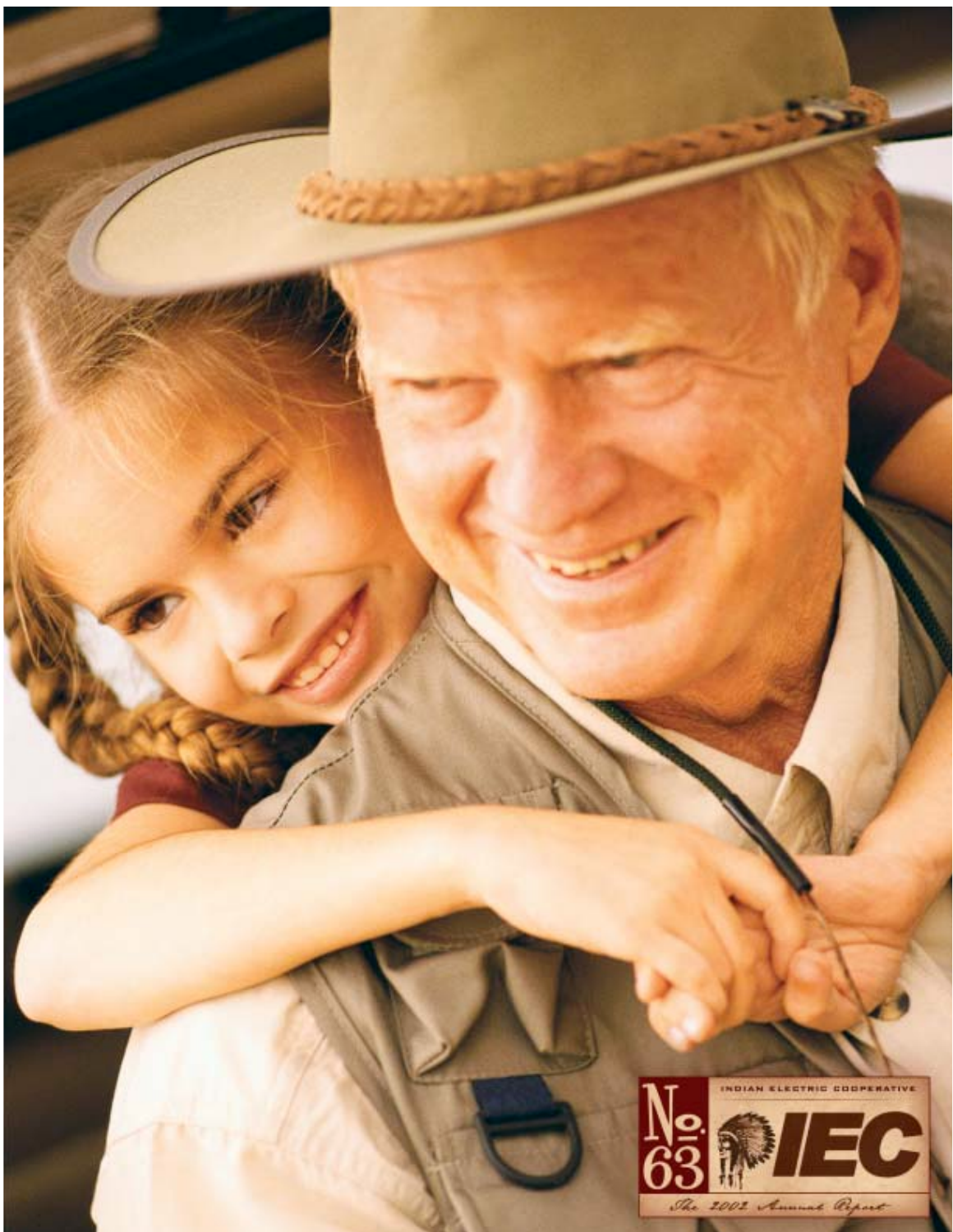**PURPOSE MISSION STATEMENT &** PURPOSE & MISSION STATEMENT Indian Electric Cooperative is a member-owned organization dedicated to the delivery of quality electric power, related value-added services and investments in our community that contribute to the quality of life for the membership.

## **Our Purpose**

**For more than 60 years,**<br>Indian Electric Coopera-Indian Electric Cooperative, Inc. has been dedicated to providing members in north central and northeastern Oklahoma with the best electrical service at the lowest possible price. A consumer-owned, non-profit distribution cooperative, IEC supplies electric service and related products to its members in seven north-central and northeastern Oklahoma counties including Pawnee, Osage, Creek, Payne, Noble, Kay and Tulsa.

Incorporated on August 1, 1939, IEC now provides 12,566 members with service to 18,245 homes and businesses through 3,451 miles of distribution line covering a service territory of 2,500 square miles. IEC employs 75 people and has headquarters in Cleveland, a district office in Fairfax and a warehouse in Pawnee.

IEC is governed by a board of trustees from each of its nine districts. Each trustee serves a three-year term. All cooperative members have equal voting rights and have the opportunity to vote at IEC's district and annual meetings.

IEC continues to dedicate time, energy and resources to accomplishing its mission – the delivery of quality electric power, related valueadded services and investments in our community that contribute to the quality of life for the membership.



# **Annual Meeting**

The 2002 Annual Meeting of Members of Indian Electric The 2002 Annual Meeting of Members of Indian Electric<br>Cooperative, Inc. will be held at 10 a.m. Saturday, October 19, 2002 at the Cleveland High School Gymnasium. The purpose of the meeting is to present IEC officer and trustee reports, elect trustees from districts 1, 4 and 7, and conduct other business that may come before the meeting.

Registration will begin at 8:15 a.m. and the meeting will be called to order at 10 a.m. Each membership will be entitled to one vote in any matter that may come before the meeting. Upon registration, non-residential memberships must present a letter on organizational stationery, signed by an official of the organization, indicating the bearer as the official voting representative of the organization.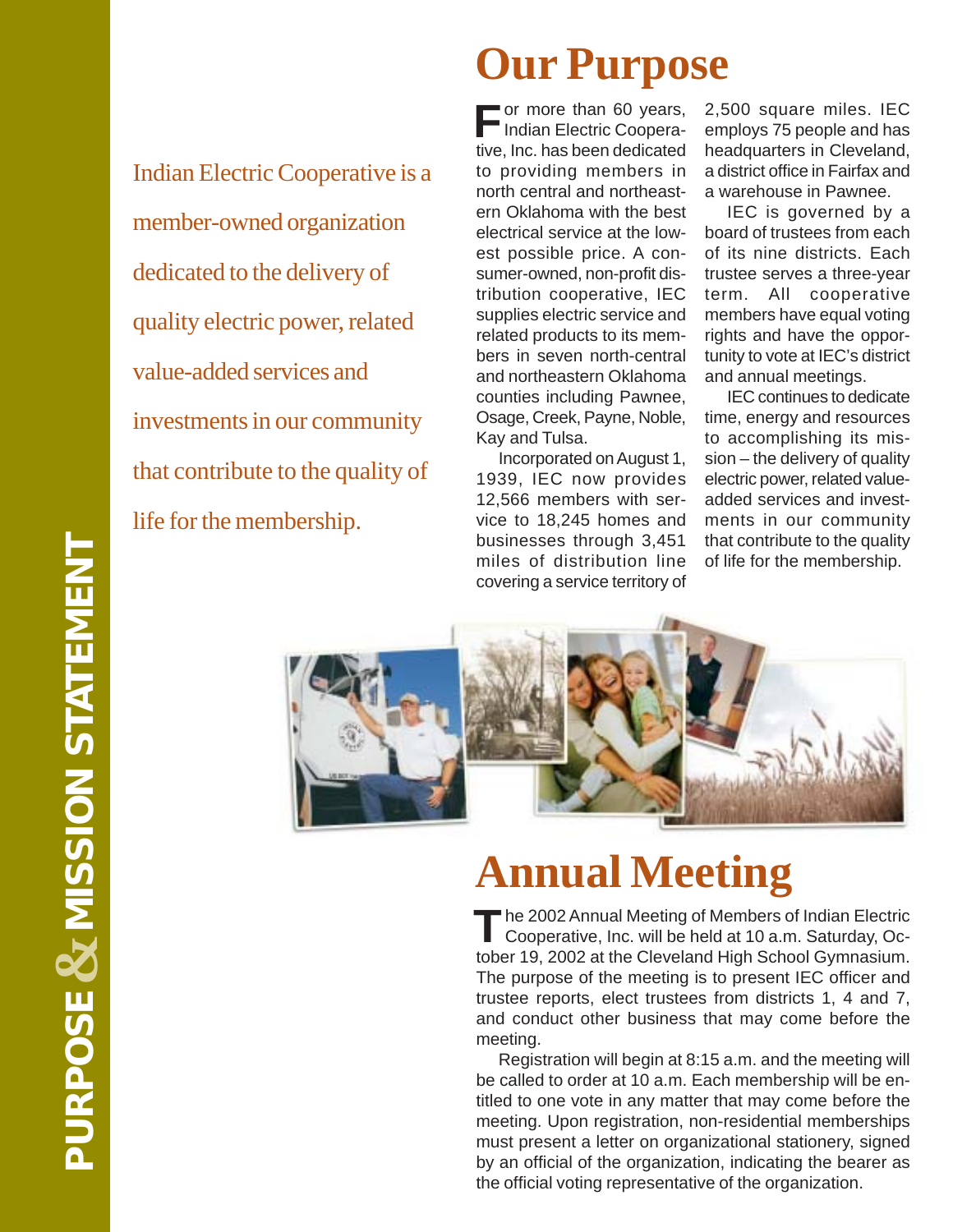## **Dedicated to serving our members...**

*trusted member of the community for more than 60 years, IEC remains focused on* **A** *trusted member of the community for more than 60 years, IEC remains focused on the goal of maintaining a cooperative system based on honesty, integrity and service to our neighbors. Your IEC board members and staff still believe in the basic cooperative principles of reliability and trustworthiness upon which we were founded. As we look back on the tragic events of September 11, we are struck by the need to refocus our commitment – both personally and professionally – to reach out and care for our fellow man. We are taking time to remember and reflect on the reasons our members founded IEC in 1939 – to provide our homes, communities, farms and businesses with light, warmth and a better way of living. Our dedication to serve our members has never been stronger and our pledge to you is to do so with dedication and reliability.*



*"...our bottom line is measured by our ability to deliver the highest quality, most economical service to our members."* **Terry M. Jech,** IEC General Manager

In the midst of business scandals revealed during the past year in other parts of the nation, it's good to know your friends at IEC are committed to maintaining the highest standards of ethics in the way we do business. Our member-elected board represents your best interests, oversees operations, and hires independent auditors to inspect our accounting practices and procedures. As a result, IEC is a lean, stable and healthy system capable of providing reliable, efficient energy to the homes and businesses in our communities.

We value your trust and confidence and make exceptional service to you, our number one priority. We're not in business to generate a profit and we have no stock options. Rather than looking to a profit-driven bottom line for guidance, our bottom line is measured by our ability to deliver the highest quality, most economical service to our members. We don't benefit at all from collecting excessive profits. As a matter of fact, if we do have money left over after delivering your electric service and maintaining the system, we return it to you in the form of capital credits checks.

We are excited to report we are nearing the end of our first phase of right-of-way clearing throughout the system. At the end of the year, our crews will have cleared more than 1,600 miles of line providing you with higher quality, more

reliable service. That translates to less blinking lights and less voltage fluctuations. Our operations department has done an incredible job of clearing and maintaining the rights-of-way. The program has been so successful that representatives from electric cooperatives across the state have come to IEC to see how our right-of-way program works. Next year, we will begin to focus on improvements to help the overall efficiency of the system.

The ice storm that came through earlier this year gave us an unusual opportunity to demonstrate the outstanding work ethic of our employees and their commitment to the communities in which they live. Following the devastation created by that storm, IEC staff and crews worked tirelessly for nine days rebuilding nearly sixty-percent of our system to get electricity back to our members. They undertook this enormous task responding quickly and efficiently to restore electricity to the homes and businesses on IEC lines.

IEC's future is strong because of our ongoing commitment to a mission that focuses on our members and not on profits. We pledge to always keep service to you as our number one priority, and honesty and integrity as our way of doing business. As we look back on more than 60 years of service, we look forward to many more bright years ahead – working together with you to bring power to our communities.



*"...we value your trust and confidence and make exceptional service to you our number one priority..."* **Dr. Greg Fielding,** IEC Board of Trustees President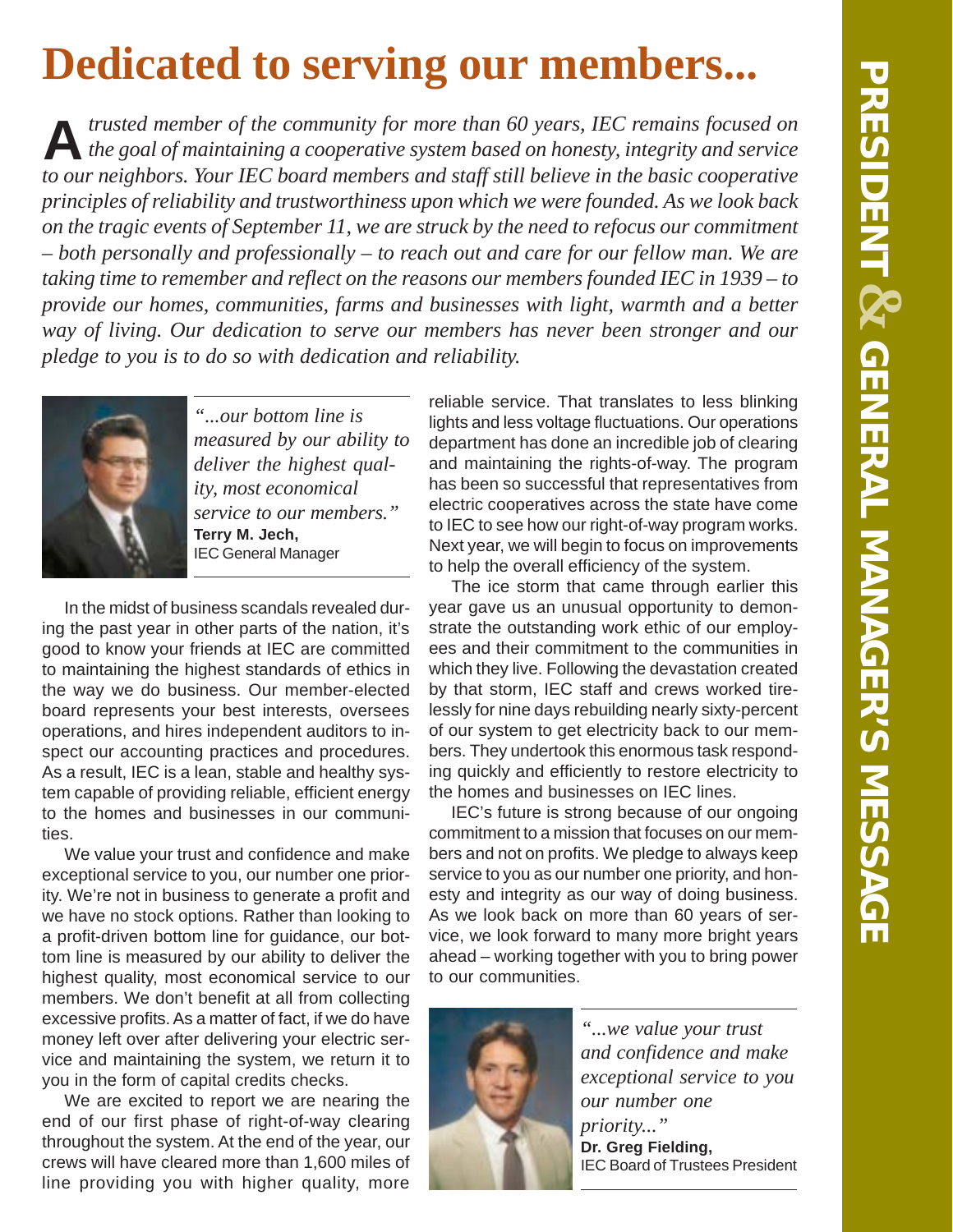### **BALANCE SHEET**

as of December 31, 2001

assets

**WHAT WE OWN**

| Electric plant at original cost                       |    | 70,940,389 |    |            |
|-------------------------------------------------------|----|------------|----|------------|
| <b>Less Depreciation</b>                              | S. | 23,661,012 | S  | 47,279,377 |
|                                                       |    |            |    |            |
| Cash                                                  |    |            | \$ | 2,115,958  |
| Investments                                           |    |            |    | 13,030,021 |
| <b>Accounts Receivable</b>                            |    |            |    | 3,482,982  |
| <b>Materials &amp; Supplies</b>                       |    |            |    | 308,824    |
| Prepayments, other accrued assets and deferred debits |    |            |    | 870,905    |
|                                                       |    |            |    |            |

#### **Total**

# **liabilities**

| <b>WHAT WE OWE</b> | Long Term Debt - RUS, CFC                   | \$<br>30,890,138 |
|--------------------|---------------------------------------------|------------------|
|                    | <b>Current Maturities of Long Term Debt</b> | 901,917          |
|                    | <b>Member Deposits</b>                      | 971,227          |
|                    | <b>Accounts Payable</b>                     | 1,385,771        |
|                    | <b>Deferred Credits</b>                     | 11,778           |
|                    | <b>Other Liabilities</b>                    | 3,025,748        |
| <b>OUR NET</b>     | <b>Membership Fees</b>                      | \$<br>639,100    |
| <b>WORTH</b>       | Patronage Capital                           | 28,112,296       |
|                    | <b>Other Equities</b>                       | 1,150,092        |
|                    |                                             |                  |
|                    | Total                                       | 67,088,067       |

I am pleased to present the 2001 results for Indian Electric Cooperative. The 2001 financial statements were audited by Baird, Kurtz & Dobson, Certified Public Accountants. In their opinion, the 2001 financial statements present fairly, in all material respects, the financial position and results of operation for Indian Electric in conformity with generally accepted accounting principles.

anda Jaster

Secretary/Treasurer Board of Trustees

During 2001, Indian Electric Cooperative collected \$415,519.30 in gross receipts tax for the 30 school districts in our service territory. This is just another expample of the

investing in our future ...



**\$ 67,088,067**

many benefits of local, member-owned electric cooperatives like IEC. Want to see how much your school recieved? Stop by our website at www.iecok.com.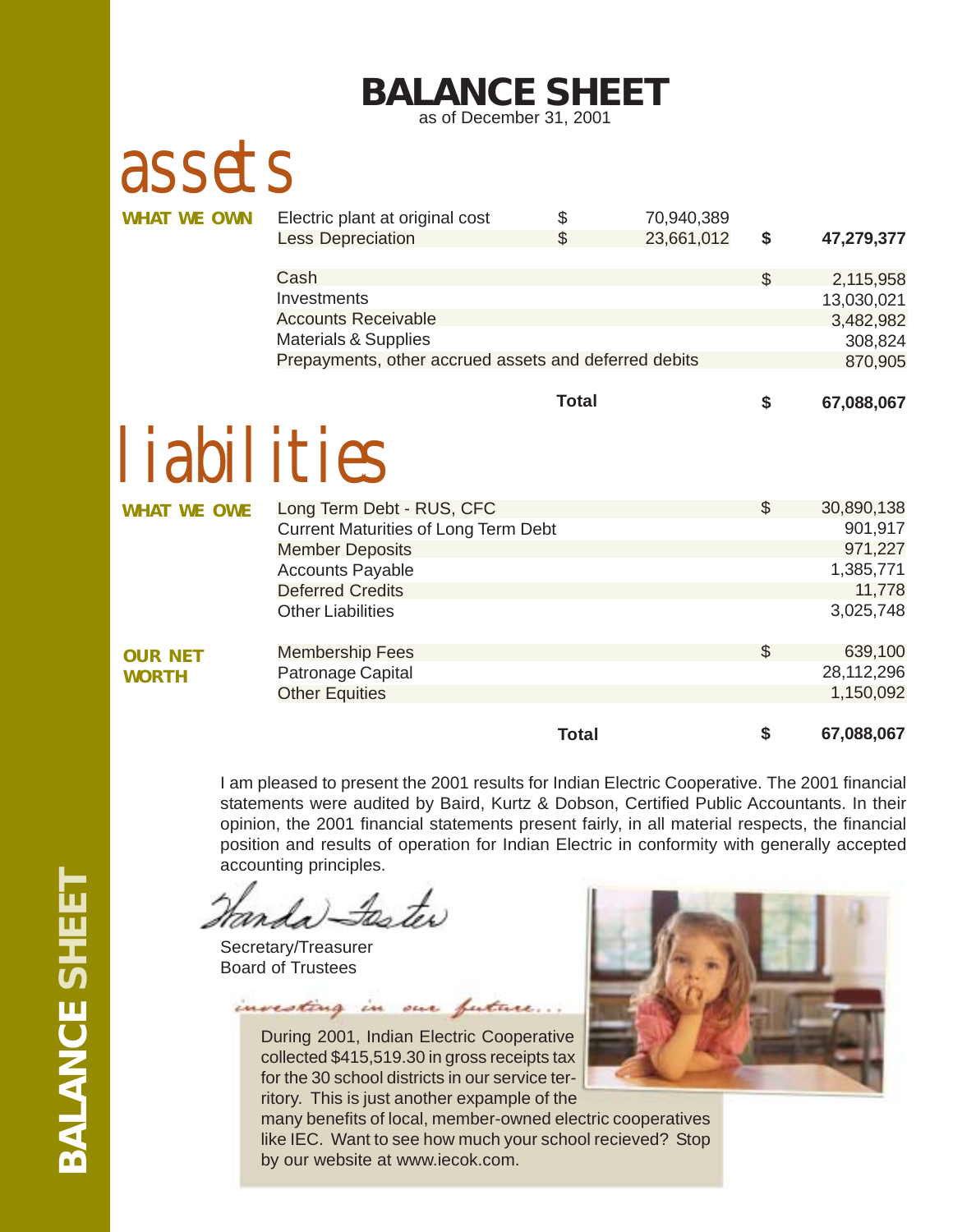### **STATEMENT OF OPERATIONS**

as of December 31, 2001

|                                       |                           | 2000       |               | 2001       |                                    |
|---------------------------------------|---------------------------|------------|---------------|------------|------------------------------------|
| <b>Operating Revenues</b><br>penses   | $\mathcal{L}$             | 23,500,965 | \$            | 23,697,654 | <b>WHAT WE</b><br><b>TOOK IN</b>   |
| Cost of purchased power               |                           | 12,101,554 |               | 12,249,408 | <b>WHERE IT</b>                    |
| Distribution expense - Operations     |                           | 956,556    |               | 994,544    | <b>WENT</b>                        |
| Distribution expense - Maintenance    |                           | 2,190,967  |               | 1,904,561  |                                    |
| Member accounts & sales expenses      |                           | 1,359,830  |               | 1,569,299  |                                    |
| Administrative & general expenses     |                           | 1,852,010  |               | 2,206,413  |                                    |
| Depreciation & amortization           |                           | 1,990,428  |               | 2,000,096  |                                    |
| <b>Taxes</b>                          |                           |            |               |            |                                    |
| Interest expense                      |                           | 1,852,351  |               | 1,778,815  |                                    |
| Other deductions                      |                           | 614,856    |               | 325,723    |                                    |
|                                       |                           |            |               |            |                                    |
| <b>Total Cost of Electric Service</b> | $\mathbb{S}$              | 22,918,552 | \$            | 23,028,859 |                                    |
| margins                               |                           |            |               |            | <b>WHAT WE</b><br><b>HAVE LEFT</b> |
| Operating margins                     |                           | 582,413    |               | 668,795    |                                    |
| Non-operating margins                 |                           | 692,006    |               | 680,365    |                                    |
| Other capital credits                 |                           | 579,224    |               | 423,707    |                                    |
|                                       |                           |            |               |            |                                    |
| <b>Total Operating &amp;</b>          | $\frac{1}{2}$             | 1,853,643  | $\mathcal{S}$ | 1,772,867  | <b>CHANGES IN</b>                  |
| <b>Non-Operating Margins</b>          |                           |            |               |            | <b>PATRONAGE</b>                   |
|                                       |                           |            |               |            |                                    |
| Patronage capital - beginning of year | $\boldsymbol{\mathsf{S}}$ | 25,206,334 | $\mathcal{S}$ | 26,767,947 |                                    |
|                                       |                           |            |               |            |                                    |
| Total margins                         | \$                        | 1,853,643  | \$            | 1,772,867  |                                    |
|                                       |                           |            |               |            |                                    |
| Retirement of capital credits         |                           | (292,030)  |               | (428, 518) |                                    |
| Transfer to other equities            |                           |            |               |            |                                    |
|                                       |                           |            |               |            |                                    |
| Patronage Capital - end of year       | \$                        | 26,767,947 | \$            | 28,112,296 |                                    |



upporting our communities

Indian Electric Cooperative collects rural fire department dues on behalf of 11 departments in our service territory. This collaboration between

IEC and the community saves the rural fire departments over \$10,000 annually in handling and processing costs. During the 2001 fiscal year, \$70,941.26 in dues were collected at no cost to local fire departments.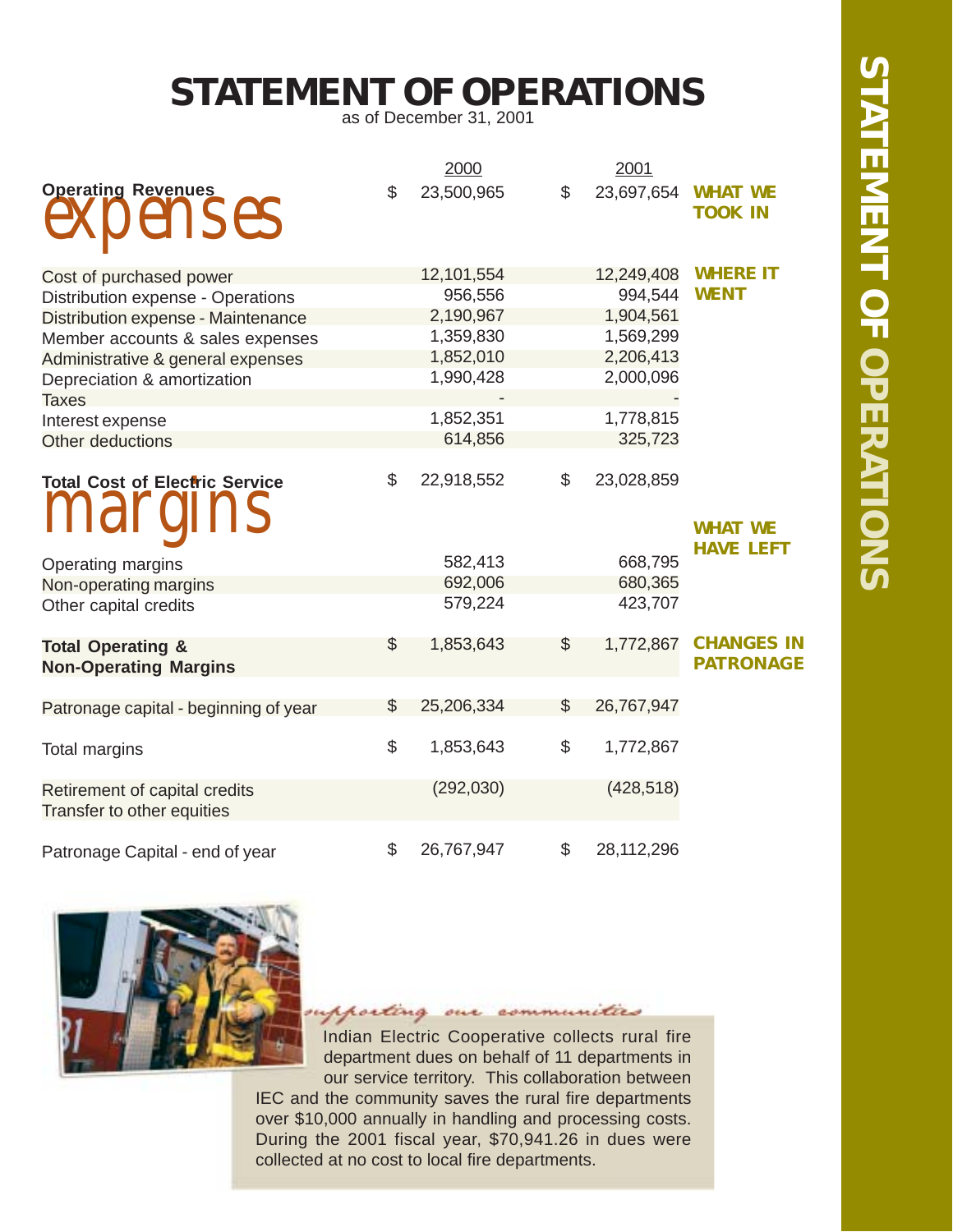# **OPERATION ROUND-UP**

December 31, 2000 and 2001

| assets        |                                                                     |                         | 2000                   |                 | 2001                   |
|---------------|---------------------------------------------------------------------|-------------------------|------------------------|-----------------|------------------------|
|               | Cash                                                                | \$                      | 74,044.67              | \$              | 85,373.13              |
|               | Receivable                                                          |                         | 3,808.93               |                 |                        |
|               |                                                                     | \$                      | 77,853.60              | \$              | 85,373.13              |
| fund          | balances                                                            |                         |                        |                 |                        |
|               | General                                                             | \$                      | 72,778.81              | \$              | 81,994.65              |
|               | <b>Reserved for Encumbrances</b>                                    |                         | 5,074.79               |                 | 3,378.48               |
|               |                                                                     | \$                      | 77,853.60              | $\overline{\$}$ | 85,373.13              |
|               |                                                                     |                         |                        |                 |                        |
|               | <b>Statement of Changes in Fund Balances</b>                        |                         |                        |                 |                        |
| additions     | Years ended December 31, 2000 and 2001                              |                         |                        |                 |                        |
|               |                                                                     | \$                      |                        |                 |                        |
|               | Endowments<br><b>Investment Income</b>                              |                         | 46,482.54              | \$              | 44,281.11              |
|               |                                                                     |                         | 3,628.44               |                 | 4,010.00               |
| <b>grants</b> | endowments<br>$\mathbf{z}$                                          | \$                      | 50,110.98              | $\frac{1}{2}$   | 48,291.11              |
|               | Fire & Police Agencies                                              | \$                      | 2,560.00               | \$              | 2,890.00               |
|               | <b>Education Organizations</b>                                      |                         | 5,200.00               |                 | 1,845.00               |
|               | Religious Organizations                                             |                         | 2,488.00               |                 | 3,500.00               |
|               | <b>Healthcare Organizations</b>                                     |                         | 1,800.00               |                 | 2,300.00               |
|               | <b>Civic Organizations</b>                                          |                         | 2,513.52               |                 | 4,186.33               |
|               | <b>Public Libraries</b>                                             |                         |                        |                 |                        |
|               |                                                                     |                         | 14,561.52              | \$              | 14,721.33              |
|               | special assistance to individuals                                   |                         |                        |                 |                        |
|               |                                                                     |                         |                        |                 |                        |
|               | Food & Household Staples                                            | \$                      | 1,020.00               | \$              | 200.00                 |
|               | Shelter, Dwelling & Auto Assistance                                 |                         | 23,613.96              |                 | 16,383.28              |
|               | <b>Medical &amp; Dental</b>                                         |                         | 1,379.87               |                 | 2,503.16               |
|               | Clothing                                                            |                         |                        |                 | 73.33                  |
|               | Home Improvements                                                   |                         | 3,319.92               |                 | 2,538.43               |
|               | <b>Miscellaneous</b>                                                |                         |                        |                 | 1,726.17               |
|               |                                                                     | $\overline{\mathbb{S}}$ | 29,333.75              | $\overline{\$}$ | 23,424.37              |
|               |                                                                     |                         |                        |                 |                        |
|               | <b>Total Program Services</b>                                       | \$                      | 43,895.27              | \$              | 38,145.70              |
| management    | & general                                                           |                         | expenses               |                 |                        |
|               | Telephone                                                           |                         |                        | \$              |                        |
|               | <b>Travel - Vehicle Reimbursements</b>                              |                         | 1,150.41               |                 | 1,289.60               |
|               | Miscellaneous                                                       |                         |                        |                 | 125.00                 |
|               | Postage                                                             |                         | 75.20                  |                 | 36.28                  |
|               | <b>Office Supplies</b>                                              |                         |                        |                 |                        |
|               | <b>Audit Fees &amp; Tax Preparation</b>                             |                         | 1,175.00               |                 | 1,175.00               |
|               |                                                                     | \$                      | 2,400.61               | \$              | 2,625.88               |
|               |                                                                     |                         |                        |                 |                        |
|               | <b>Total Expenditures</b>                                           |                         | 46,295.88              | \$              | 40,771.58              |
|               | Increase in Fund Balances                                           | \$                      |                        | \$              | 7,519.53               |
|               |                                                                     |                         | 3,815.10               |                 |                        |
|               |                                                                     |                         |                        |                 |                        |
|               | Fund Balance, Beginning of Year<br><b>Fund Balance, End of Year</b> | \$                      | 74,038.50<br>77,853.60 | $\overline{\$}$ | 77,853.60<br>85,373.13 |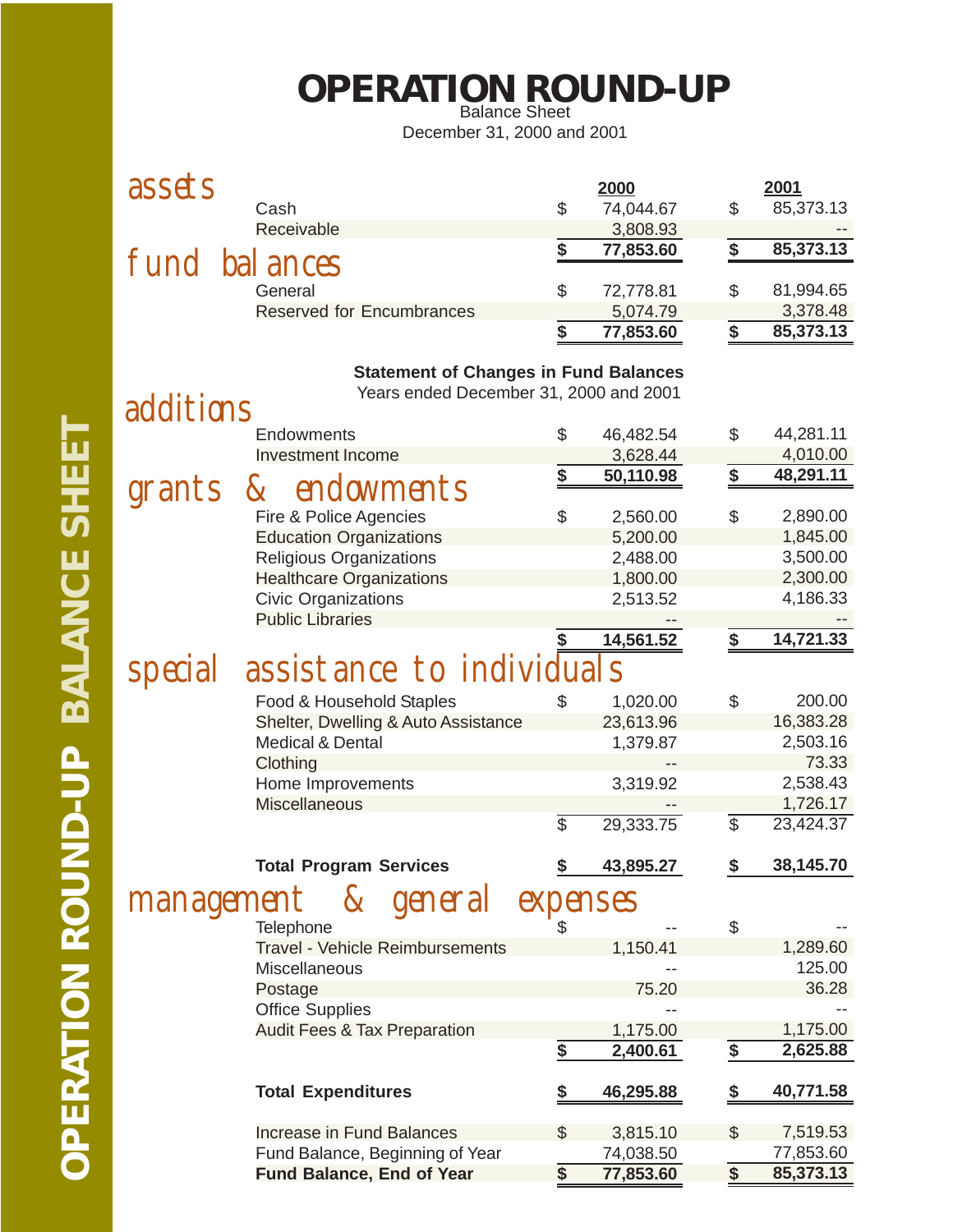### **The 62nd Annual Meeting - October 2001**

The Annual Meeting of Members of Indian Electric Cooperative, Inc. was held at the Cleveland High School Multi-Purpose Room and Gymhe Annual Meeting of Members of Indian Electric Cooperative, Inc. was held at the Clevenasium on Saturday, October 20, 2001. At approximately 10:00 a.m., LeRoy Meyer, President of the Board of Trustees, called the meeting to order.

Mr. Meyer introduced members of American Legion Post #3 who led a salute to the flag of the United States. Dr. Gene Perry, minister of the Westport Baptist Church of Cleveland, delivered the invocation. Indian Electric employee Janice Brown sang the National Anthem, followed by "God Bless America."

Dale Norrid of the City Council of Cleveland was introduced and welcomed visitors to Cleveland.

Greg Fielding, Vice President of the Board of Trustees, was introduced and explained options for donating capital credits checks to the disaster relief effort as a result of the tragic events of September 11, 2001 to members .

Mr. Fielding conducted several prize drawings and turned the meeting back to President Meyer.

Mr. Meyer introduced Wanda Foster, Secretary of the Board of Trustees, and advised that Mrs. Foster would serve as Secretary of the Annual Meeting.

Mrs. Foster announced the membership of the Cooperative is currently 12,566 and the Bylaws require that five-percent of the members must register their attendance in order to constitute a quorum and have a legal meeting. She reported that 660 members had registered and declared a quorum in attendance.

A true copy of the official Notice of the Annual Meeting of Members for 2001 was mailed to all members in accordance with the Bylaws of the Cooperative.

Mrs. Foster then called for any additions or corrections to the minutes of the 2000 Annual Meeting. There were no additions or corrections and on motion duly made and seconded, the minutes

of the 2000 Annual Meeting of Members were declared approved as written. Mrs. Foster turned the meeting back to President Meyer who called upon Vice President Greg Fielding. Vice President Fielding introduced honored guests and visiting Cooperative representatives. He further introduced members of the Board of Trustees and turned the meeting back to President Meyer.

The next order of business was the election of Trustees to the Cooperative's Board to represent Districts 3, 6 and 9 for the next three years. Michele Drummond, Corporate

Counsel, explained results of district meetings held, stating there was no quorum at the District 3 meeting where J. W. Perry is the incumbent trustee; that at the District 6 meeting, incumbent Loris Peckenpaugh was nominated as Trustee; and that at the District 9 meeting, incumbent Berry Keeler was nominated to represent Post 2 of that district. Ms. Drummond then called for a motion to elect those nominees to their respective districts by acclamation. Motion was made, seconded and carried. J. W. Perry will represent District 3; Loris Peckenpaugh will represent District 6; and Berry Keeler will represent District 9, Post 2, all for three-year terms.

Ms. Drummond announced the two candidates from District 9, Post 1, as being Rock Reese, the official nominee from District 9, Post 1, and Jim Nunn, incumbent Trustee and nominated by petition.

Ms. Drummond explained members should vote for one candidate in District 9. All remaining ballots were then cast, the ballot box declared to be officially closed, and all ballots sent to be counted. Ms. Drummond turned the meeting back to President Meyer.

President Meyer introduced Gene McFall with the Witty World of Will Rogers who entertained the audience.

General Manager Terry M. Jech made a presentation to the membership, first honoring trustee Ralph "Doc" Sullivent and corporate counsel Richard Burt, both now deceased, and then briefly discussing the recent events in our country, state and city.

 Official results of the balloting were announced. In District 9, Rock Reese received 344 votes and Jim Nunn received 132 votes. Mr. Reese was announced winner of the election and will represent District 9, Post 1, for a three-year term.

Vice President Greg Fielding conducted more prize drawings with the grand prize presented at the conclusion.

There being no further business, the 2001 Annual Meeting of Members adjourned.